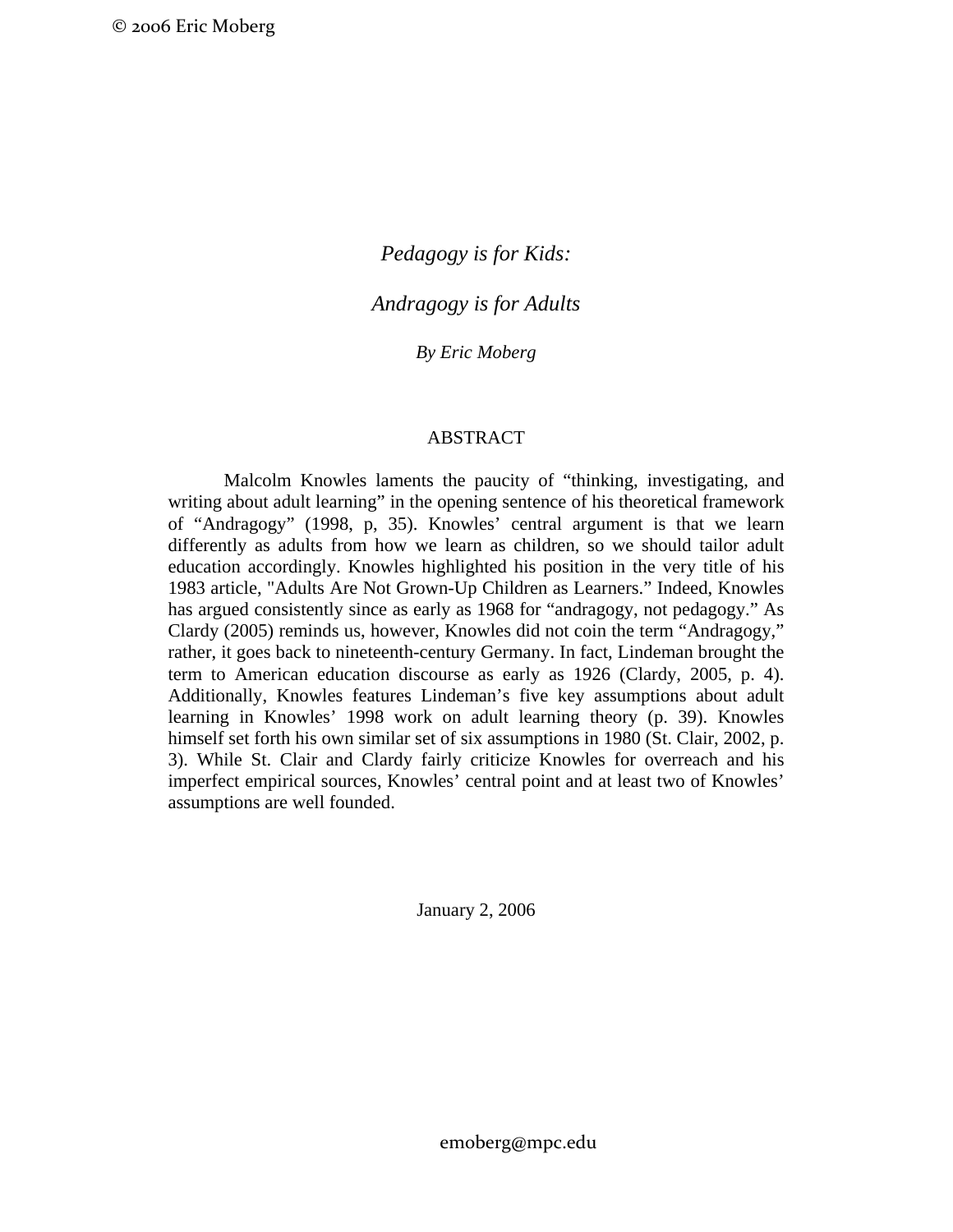Andragogy, Assumptions, Knowles, and His Detractors

Malcolm Knowles laments the paucity of "thinking, investigating, and writing about adult learning" in the opening sentence of his theoretical framework of "Andragogy" (1998, p, 35). Knowles' central argument is that we learn differently as adults from how we learn as children, so we should tailor adult education accordingly. Knowles highlighted his position in the very title of his 1983 article, "Adults Are Not Grown-Up Children as Learners." Indeed, Knowles has argued consistently since as early as 1968 for "andragogy, not pedagogy." As Clardy (2005) reminds us, however, Knowles did not coin the term "Andragogy," rather, it goes back to nineteenth-century Germany. In fact, Lindeman brought the term to American education discourse as early as 1926 (Clardy, 2005, p. 4). Additionally, Knowles features Lindeman's five key assumptions about adult learning in Knowles' 1998 work on adult learning theory (p. 39). Knowles himself set forth his own similar set of six assumptions in 1980 (St. Clair, 2002, p. 3). While St. Clair and Clardy fairly criticize Knowles for overreach and his imperfect empirical sources, Knowles' central point and at least two of Knowles' assumptions are well founded. *Adults Have a Higher Level of Background Knowledge and Life Experience* 

It hardly bears argument that we gain experience with age. A person at thirty years of age has infinitely more background knowledge than she or he did at thirty months. And although Imel (1989) cites several studies showing that teachers of adults do not vary their practices significantly from teachers of children, this is not to say that adults do not use their experience to learn in a way that is different from how children learn. Instructors of adults have much greater opportunity to draw on the experience of students in discussion than teachers of children.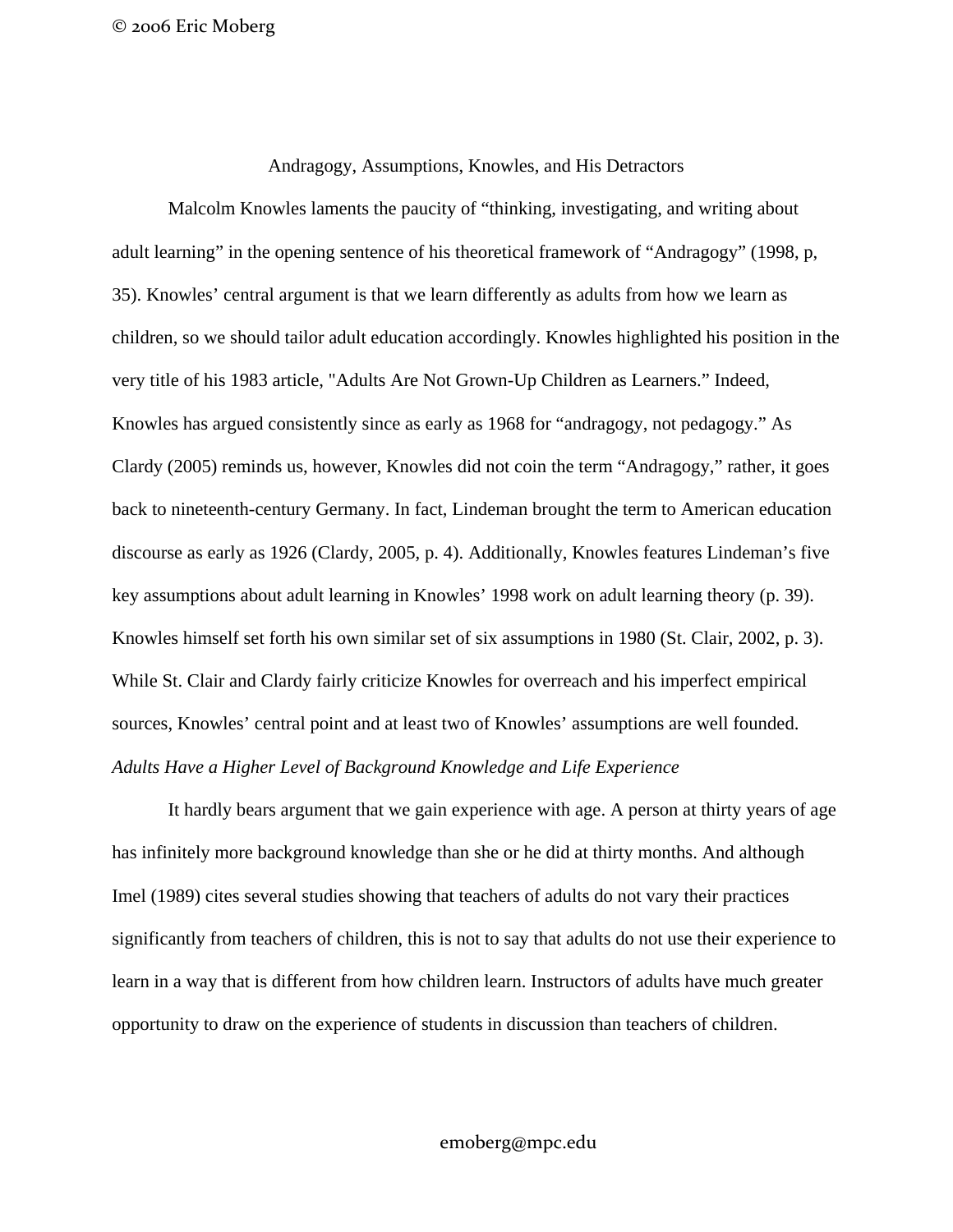© 2006 Eric Moberg

Knowles also points out that groups of adult learners will be more heterogeneous than groups of children due to the varying age and experience levels amongst adult learners.(1998, p. 66).

The author currently teaches ballroom dance at a community college to students as young as 17 and as old as 67. The 67 year-old has been dancing since before she was 17 and is learning ballroom dance mostly as a refresher. The 17 year-old has no experience with ballroom dance, and seems most interested in meeting someone to date. This learning group could hardly be more heterogeneous, and the implications for practice are many. As advised by Knowles, (1998, p. 66) the author emphasizes individualized instruction and uses a wider variety of learning strategies than when he teachers ballroom dance to high school students. Teens are usually grouped with other students within one year of their age, and with whom the teens also share other classes, friends, and even former teachers. Adult learners are much less likely to be as similar to their classmates.

# *Adults Need to Know Why They Should Learn Something*

While Day and Baskett (1982) argue correctly that it is common for employers to dictate learning experiences in vocational settings, Knowles correctly asserts that adults do need to know why they should learn something in order to be motivated to learn (1998). Knowles goes on to recommend that facilitators "make the intellectual case for the value of learning in improving the effectiveness of the learner's performance or the quality of their lives" (p. 65). Knowles also properly rejects the common pedagogical practice of assigning full responsibility to the teacher for methods, timing and content, and recommends a more transactional approach for andragogy (p. 72). Such an approach would do well to include addressing the learner's need to know subject matter from the beginning of the learning experience. While this is also advisable for teen and child learners, this is most important for adult learners. This is especially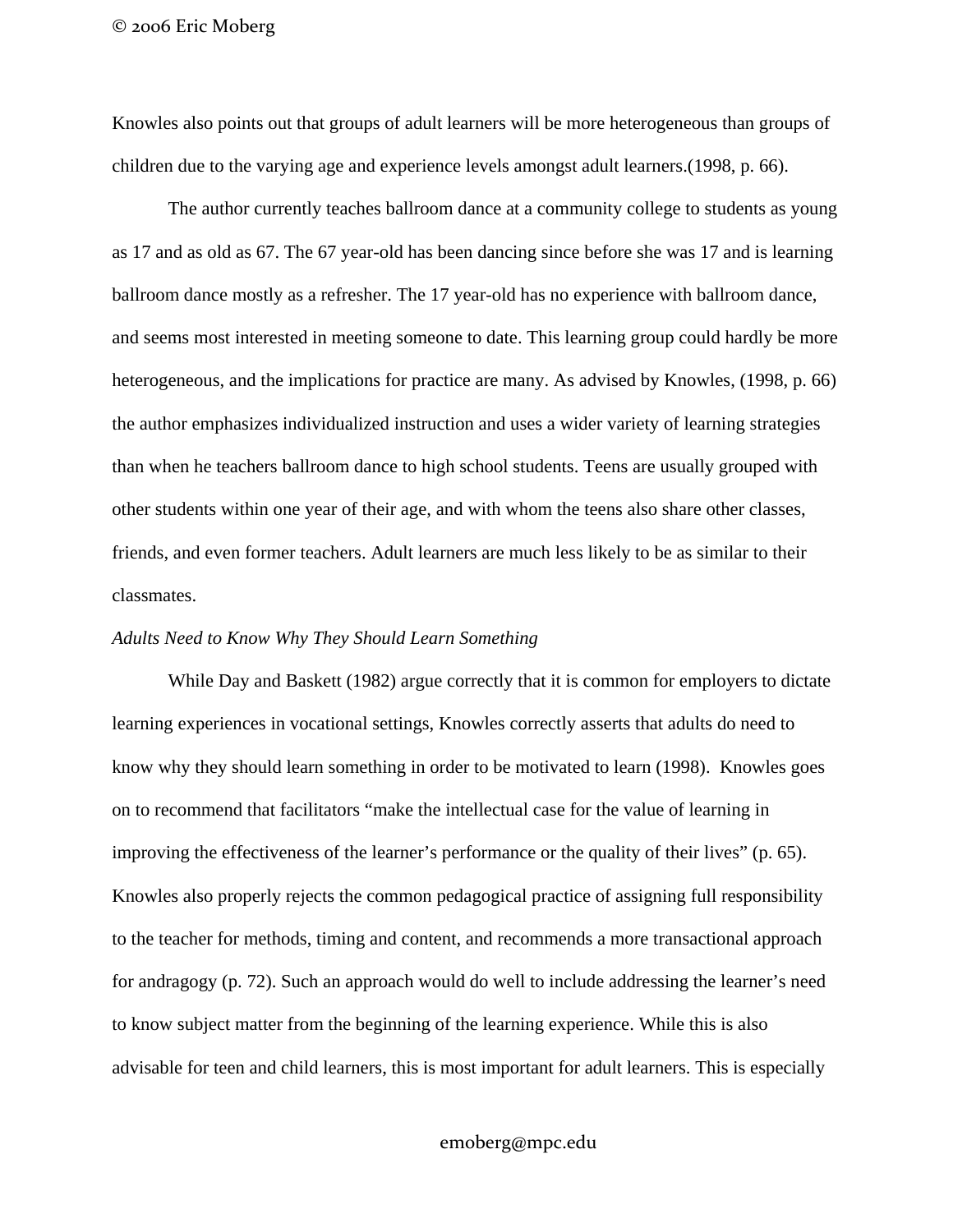true, given the voluntary nature of most adult learning and the many competing demands on the time of adults (p.69). Children, on the other hand, are more trusting of their teachers, and are more likely to view their teachers as omniscient or infallible. The need to know for a child may be nothing more than the teacher said so.

# **Conclusion**

Many methods and principles apply well to both pedagogy and andragogy. As an obvious example, Skinner's work on reward and consequences to modify behavior works with students of all ages (Boshier, 2006). Both children and adults are motivated by good grades and avoid bad grades. Despite his flaws and detractors, Knowles' central point is well taken; adults are different from children, they learn differently, and educators do well to teach adults differently. In the end, Knowles reminds us well that andragogy is a set of assumptions that includes the pedagogical assumptions and adds to them (p. 72).

#### References:

Boshier, P. (2006). *Perspective of quality in adult learning.* London: Continuum International Publishing Group.

- Clardy, A. (2005). Andragogy: Adult learning and education at its best? *Online Submission,* http://search.ebscohost.com
- Day, C., & Baskett, H.K. (1982). Discrepancies between intentions and practice: Re-examining some basic assumptions about adult and continuing professional education. *International Journal of Lifelong Education 1*, 143-155.
- Imel, S. (1989). *Teaching adults: Is it different*? Columbus, OH: ERIC Clearinghouse on Adult Career and Vocational Education. http://search.ebscohost.com
- Knowles, M. (1983). Adults Are Not Grown-Up Children as Learners. *Community Services Catalyst*, *13*(4), 4-8.
- Knowles, M. S., Holton, E. G., & Swanson, R. A. (1998). *The adult learner: The definitive classic in adult education and human resources development*. Houston, TX: Gulf Publishing Company.